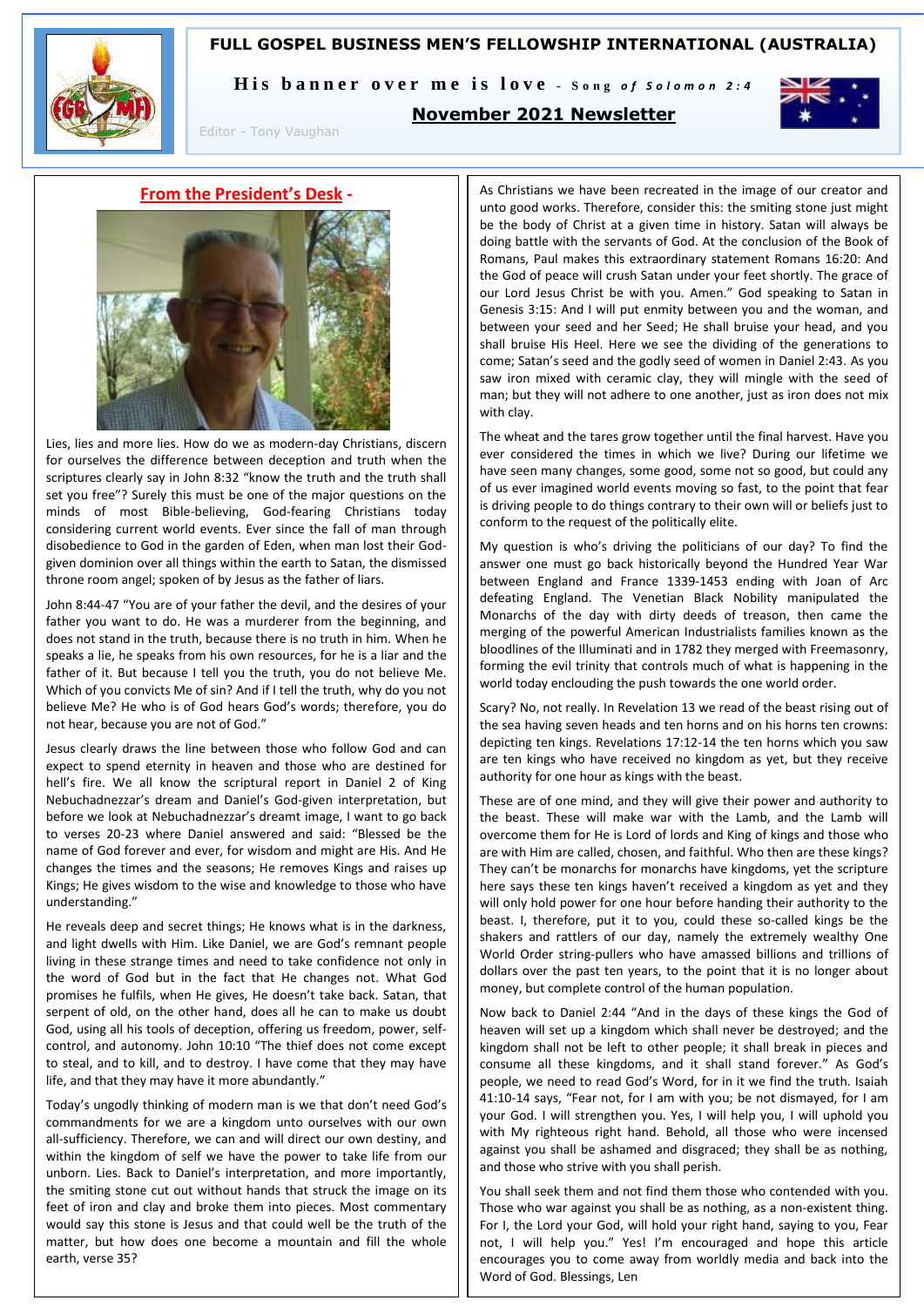

**Written by Bob & Debby Gass**

#### **'BE AN EXHORTER**

## **'EXHORT ONE ANOTHER DAILY.' HEBREWS 3:13 NKJV**

The Greek word for 'exhort' is *parakalew*. It comes from two words, one meaning 'alongside of' and the other meaning 'to call'. This is the root of the Greek word *paraclete*, which is the name Jesus gave the Holy Spirit. The real ministry of the Holy Spirit is to exhort and encourage us in our walk with God.

So you are never more like the Holy Spirit, and never more in tune with his ministry, than when you are exhorting and encouraging others. An exhorter can turn a loser into a winner, a shirker into a worker, and a pessimist into an optimist. They inspire others with renewed courage, spirit and hope. They have a ministry of affirmation and appreciation. It's important to remember the distinction between appreciation and affirmation. We appreciate what a person *does*, but we affirm who a person *is*. Appreciation comes and goes because it's usually related to accomplishments, but affirmation goes right to the heart because it's directed at the person's worth. An exhorter has the ability to make you feel good about yourself. They uplift, inspire, motivate and make you feel better just by being around.

The Bible says that Barnabas was an exhorter. 'Then news of these things came to the ears of the church in Jerusalem, and they sent out Barnabas to go as far as Antioch. When he came and had seen the grace of God, he was glad, and encouraged them all that with purpose of heart they should continue with the Lord' (Acts 11:22-23 NKJV). So the word for today is: be an exhorter.

#### **Gone to Glory - Alex Moody**

It is with real sadness that I inform you of Alex's passing on the 18<sup>th</sup> October 2021 due to a heart condition. Alex was the National President for FGBMFI New Zealand for a number of years previously and left a very godly legacy. Our condolences go out to his wife June and family. We have all been blessed and encouraged by knowing Alex.



*A series of true stories compiled by John Wright – FGBMFI UK*

# **'Marvellous in our Eyes.'**

In May 1940 **King George VI** called for a National Day of Prayer in the crisis of Dunkerque. Such was the widespread belief in God that millions went to Church to pray. As a result, Hitler told his army to stop advancing, the English Channel became calm, and a flotilla of small boats brought our army home.

**Lt. General Sir Frederick Morgan** was Head of Planning Staff at D.Day. He wrote about Divine Intervention in the war, '*An Invasion Fleet was sailing for North Africa. A U Boat saw only one vessel, all the rest were hidden by a squall, and so only a routine report was sent in. Then the Invasion Fleet could not land at Casablanca due to a full Atlantic swell. But a sudden reversal of the wind to off-shore enabled the Landing Craft to arrive safely*.'

**General Eisenhour**, Supreme Commander of the Allied Forces, wrote about the last minute change in the weather that allowed D.Day landings to could go ahead. '*If there were nothing else in my life to prove the existence of an Almighty and merciful God, the events of the next 24 hours did it.'* After a twenty-four-hour postponement due to terrible weather, there was a break in the weather 'out of the blue' and the Invasion went ahead.

**Air Chief Marshall Sir Hugh Dowding,** Commander in Chief of Fighter Command, wrote, '*I say with absolute conviction that I can trace the intervention of God, not only in the battle itself, but in the events leading up to it.'* Perhaps he was thinking of the providential provision of the Spitfire, which with the Hurricane turned the tide in our favour.

**General Sir William Dobbie** was Governor of Malta George Cross during the siege that started in 1940. He wrote, '*God in His mercy answered our prayers… His help was obvious and very real… so much so that many Officers said to me, "I think someone up there has been helping us today!"'* 

**Field Marshall Montgomery,** Commander in Chief of the 22nd Army Group, sent this personal message to the troops under his command. '*On this day of victory in Europe ….. we must remember to give praise and thanks where it is due. "This the Lord's doing, and marvellous in our eyes."'* **Psalm 118:23.** 



shutterstock.com - 596318840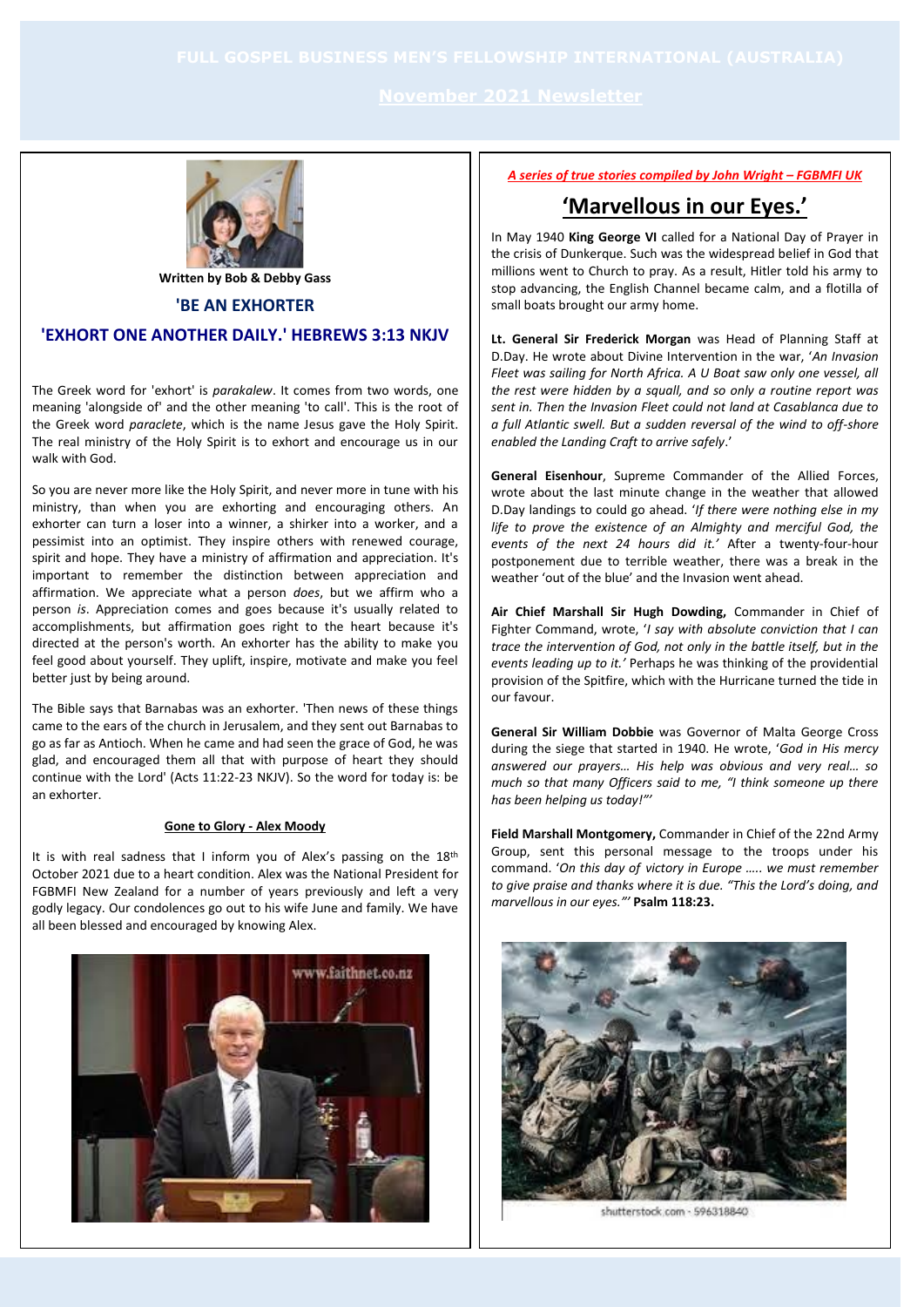### **November 2021 Newsletter**

## **I Assumed Science Had All the Answers. Then I Started Asking Inconvenient Questions. My journey from atheist dogma to Christian faith was paved with intellectual and spiritual surprises.**

I had an unusual childhood for an American. Members of my extended family were union organizers and left-wing radicals, and my parents had even been members of the American Communist Party. My indoctrination in the dogmas of communism and atheism was deep and long lasting. At the same time, my father gave me a love of science and reason, and he taught me the importance of asking questions. These gifts, along with my training in scientific thought and research, eventually cracked open the prison cell that held my soul captive during those early years.

Breaking free was a slow process, akin to chipping away at a dungeon door with a dull spoon. Early on in life, my curiosity led me to ask questions. I saw contradictions in some of what I had been taught. If humans were a blind product of evolutionary chance, with no special purpose or significance, then how could the stated goals of socialism—to advance human dignity and value—make sense? And if religion, particularly Christianity, was really such a terrible historical evil, then why were so many Christian clergy members involved in the civil rights movement?

As I studied science and began my research career in biochemistry and molecular biology, I formed a passionate attachment to a life of knowledge rooted in the scientific worldview. I found comfort and joy in the beauty, complexity, and wisdom of the scientific description of reality. But I also began wondering whether there might be something more to human existence than science and pure reason.

Surprising Discoveries - At this point, the question of faith was off the table. I knew that evolution was true and the Bible (which I hadn't actually read) was false. I knew that a supernatural god living in the sky was a fairy tale. I knew that science held the keys to unlock all mysteries. Or did it?

I was disturbed to learn that, according to science, some things are actually unknowable. It is impossible to know, for instance, the position and speed of an electron simultaneously. This is a critical feature of quantum mechanics, even though it makes little rational sense. If the uncertainty principle is true (and it must be, since so much modern technology is based on it), then how valid is the idea of a purely deterministic and predictable world? I also began to contemplate other questions. Where did the universe come from? How did life begin? What does it mean to be a human being? What is the source of our creativity—of art, poetry, music, and humour? Perhaps, I thought, science cannot tell us everything.

Now I was beginning to seriously wonder about the whole religion thing. I met Christians who were smart and scientifically minded, and for the first time I attended a church service. I was surprised at what I found. Nobody glared at me with suspicion, and I heard no thundering condemnation of sinners. The pastor spoke about the power of love. The people next to me shook my hand and wished me peace. It was all quite beautiful, and I decided to return.

Then I read the Gospels and had another shock: I found them beautiful and inspiring. So far as I could tell, they carried the ring of truth. And the Book of Acts struck me as actual history, not at all like a fictional account concocted to enslave the masses—the kind of reading my Marxist upbringing would have conditioned me to affirm.

The door to my prison cell was swinging open, and I stood there gazing out onto a new world, the world of faith. Yet I was afraid to fully leave.